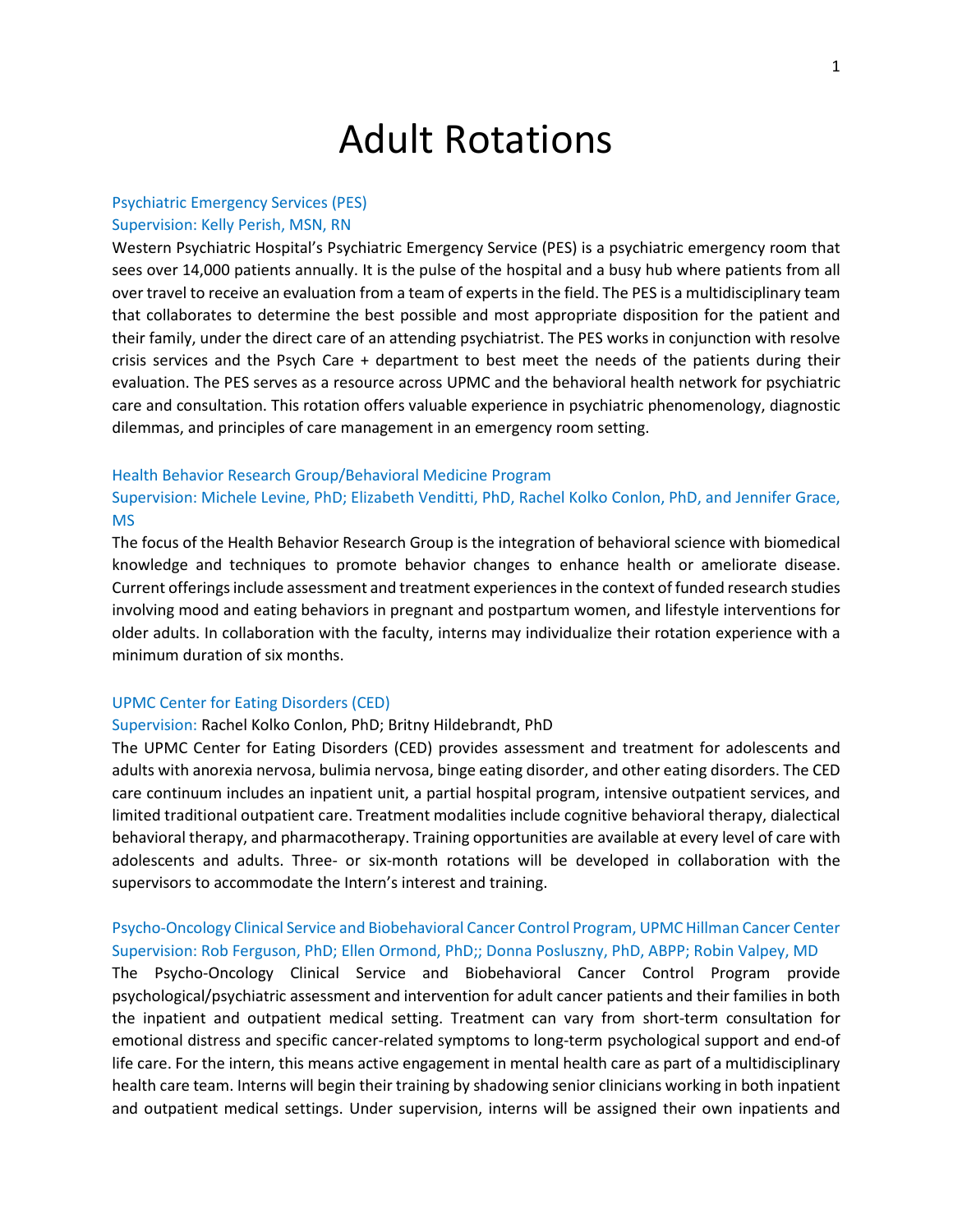outpatients to improve their skills in both assessment and intervention strategies, as well as skills related to communicating with other health care Clinical Psychology Internship – Adult Rotations professionals. Interns will attend case conferences and seminars as scheduling allows and will be assigned directed readings to enhance understanding of medical aspects of cancer and its treatment. Interns will have the opportunity to assess and treat cognitive deficits caused by cancer and/or its treatment and receive experience with stem cell transplantation evaluations and psychopharmacology for patients with cancer.

## Behavioral Sleep Medicine

## Supervision: Brant Hasler, PhD

The goals of this rotation are to provide exposure to the common adult sleep disorders seen in clinical practice; to teach the basic clinical assessment of patients presenting with sleep symptoms; and to introduce the principles and basic techniques of behavioral treatment for sleep disorders, focusing on insomnia. In addition to insomnia, interns will likely gain exposure to the assessment and treatment of circadian rhythm sleep disorders and parasomnias such as nightmare disorder. This rotation primarily occurs at the WPIC site of the UPMC Sleep Medicine Center, although exposure to the Falk Medical Building and UPMC Montefiore sites is possible. Interns selecting this rotation first shadow an experienced sleep clinician to gain familiarity with evaluation procedures and behavioral interventions. Interns will progress towards independence as they increasingly take over the initial assessments, interventions, and follow-up interviews under live supervision. The rotation is available as a 3- or 6- month stint. Interns who select a 6-month stint will have greater opportunities for conducting independent intake assessments and for developing proficiency in case conceptualization and in delivering behavioral interventions. For motivated interns whose schedules permit, a secondary goal is to introduce the basics of polysomnography (PSG) in the assessment of sleep disorder patients. Weekly PSG "reading sessions" help to establish familiarity with physiological assessment of sleep patients.

## HOPE TEAM

## Supervision: Leslie Horton, PhD; Lauren M. Bylsma, PhD; Tushita Mayanil, MD;

The HOPE TEAM is an outpatient clinic supported by grant funding from the Substance Abuse and Mental Health Services Administration (SAMHSA; 2019-2022) serving youth ages 10-26 who are experiencing early signs and symptoms of risk for psychosis (i.e., are at clinical high-risk for psychosis, CHR). HOPE TEAM will provide services based on a stepped care model, with treatment intensity and duration determined by clinical need. At minimum, all patients complete an initial medical evaluation and baseline assessment, ongoing assessment every 6 month, and weekly/biweekly cognitive-behavioral therapy (CBT) and family support for at least 6 months. In addition to these services, some patients receive psychiatric medication management, supported employment and education services, and peer support. Rotation opportunities for interns include conducting intake assessments, weekly 1-hour team meetings (currently Friday mornings but this may shift to Wednesdays in the future), individual or group 1-hour CBT supervision meetings (arranged with supervisors), and an individual caseload of 1-3 patients for weekly CBT therapy (for 6-month rotations only).  There may also be opportunities to assist with community outreach efforts. It is recommended that interns participate in at least a 6-month rotation in order to carry an individual caseload, as cases are seen for a minimum of 6 months. Interns completing a 3-month rotation will primarily be involved with screening and assessment (1-2 full assessment batteries per month, 3-5 hours each). Training will be provided in the Structured Interview for Psychosis Risk-Syndromes (SIPS) semistructured interview and modifications to CBT appropriate for CHR youth with psychotic-like experiences,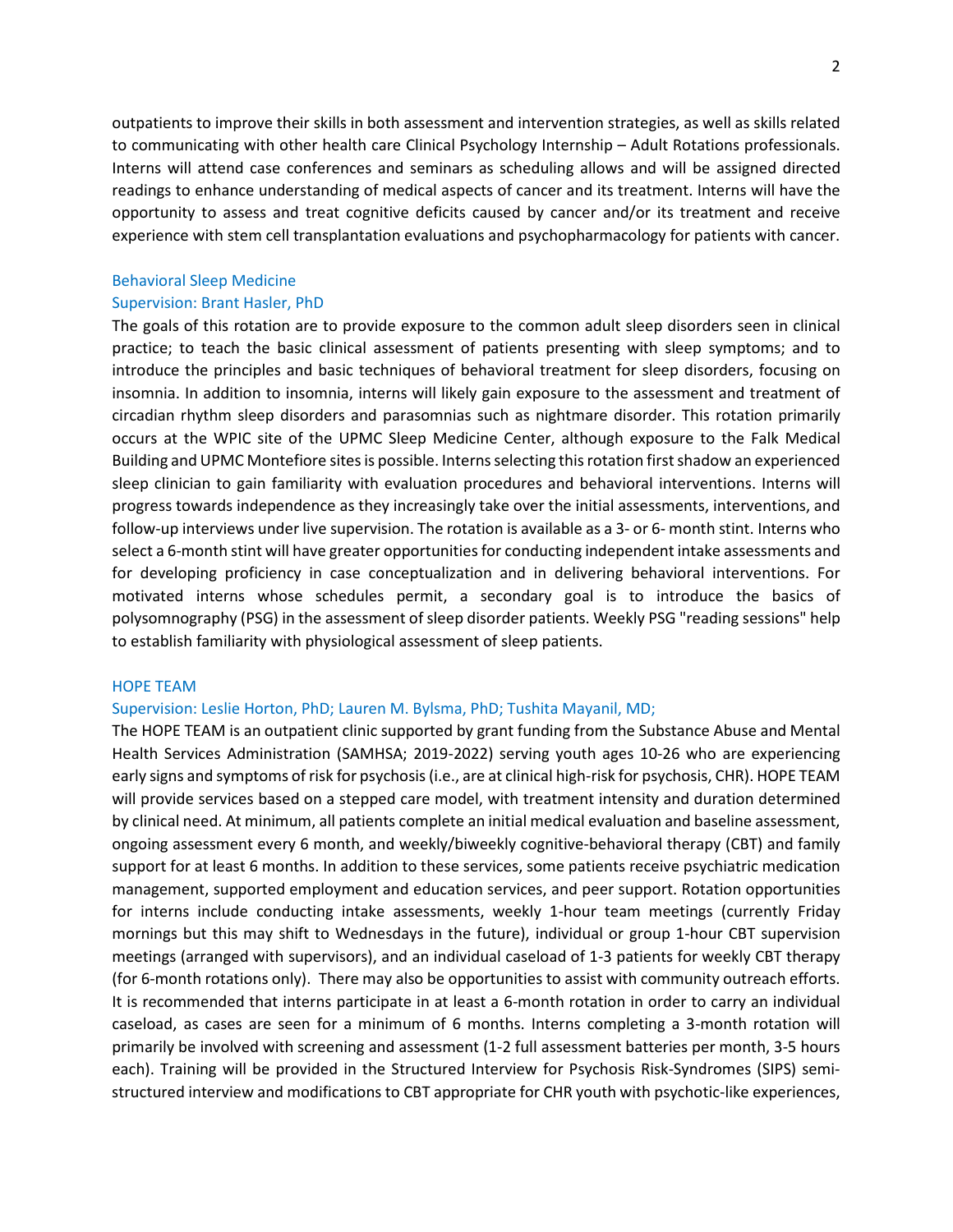including CBT-p. Patients seen in HOPE TEAM are often diagnostically complex with other co-morbid conditions, such as mood disorders, anxiety disorders, traumatic stress disorders, and ADHD. Many HOPE TEAM patients identify as sexual or gender minorities. Expected total time commitment will be 4-8 hours weekly. <https://www.hopeteam.pitt.edu/>

#### Psychotic Disorders Inpatient Care

## Supervision: Gretchen L. Haas, PhD; Konasale Prasad, MD

This rotation provides intensive training in the assessment and treatment of individuals with psychotic disorders. The intern is provided with an opportunity to work on the Comprehensive Recovery Unit (CRU) an inpatient unit that provides step-down services for individuals experiencing psychosis and whose conditions include serious and persistent mental illnesses. The trainee gains an experience of participation in inpatient care, with an emphasis on differential diagnosis of psychotic disorders and the tailoring of pharmacologic and psychosocial treatment to the specific needs of the patient. This rotation is designed to support the specific interests and training needs of the intern. Daily inpatient rounds with the attending physician and participation in a multidisciplinary team are intended to familiarize the intern with a broad range of patients with schizophrenia and schizoaffective disorders, psychotic mood disorders, delusional disorders, and, in addition, psychoses that are secondary to drug use. The intern also has an opportunity to work closely with an attending faculty psychiatrist, and other members of the treatment team. When desired, the intern has the additional opportunity to gain experience in evidencebased psychosocial interventions with adults whose condition has stabilized sufficiently to benefit from group or individual interventions. In this instance, the intern will have the opportunity to participate in individual psychoeducation and CBT-informed supportive therapy for a small caseload of patients. Further evidence-based therapy experience is available through leading or co-leading a group.

### Dual Diagnosis Inpatient Services

## Supervision: Antoine Douaihy, MD

The Dual Recovery Unit of Addiction Medicine Services provides a range of opportunities in the areas of assessment, diagnosis, and delivery of evidenced-based psychosocial treatments integrated with pharmacological interventions for patients with substance use disorders (SUDs) and co-occurring psychiatric disorders (CODs). These opportunities include: (1) participation in daily rounding (usually Monday – Thursday 8:30am – 12pm) with a multidisciplinary treatment team, including medical students, psychiatry residents, pharmacists, social workers, and addiction psychiatry fellows. During rounds, the intern will receive in-vivo modeling and coaching in Motivational Interviewing (MI), (2) an individual therapy caseload of one to two patients using the MI approach to treatment, integrated with other psychosocial interventions such as Cognitive- Behavioral Therapy (CBT), (i.e., relapse prevention), (3) didactics on a broad range of relevant topics including MI, SUDs, and psychopharmacology, and (4) teaching and supervision of other trainees, including the medical students and Clinical Psychology Internship – Adult Rotations psychiatry residents on MI and integrated therapeutic approaches. By the end of this rotation, interns can expect to gain a rich learning experience in the diagnosis, in the evidencebased treatments of SUDs and CODs, and in the practice of MI and other psychosocial treatments for SUDs and CODs.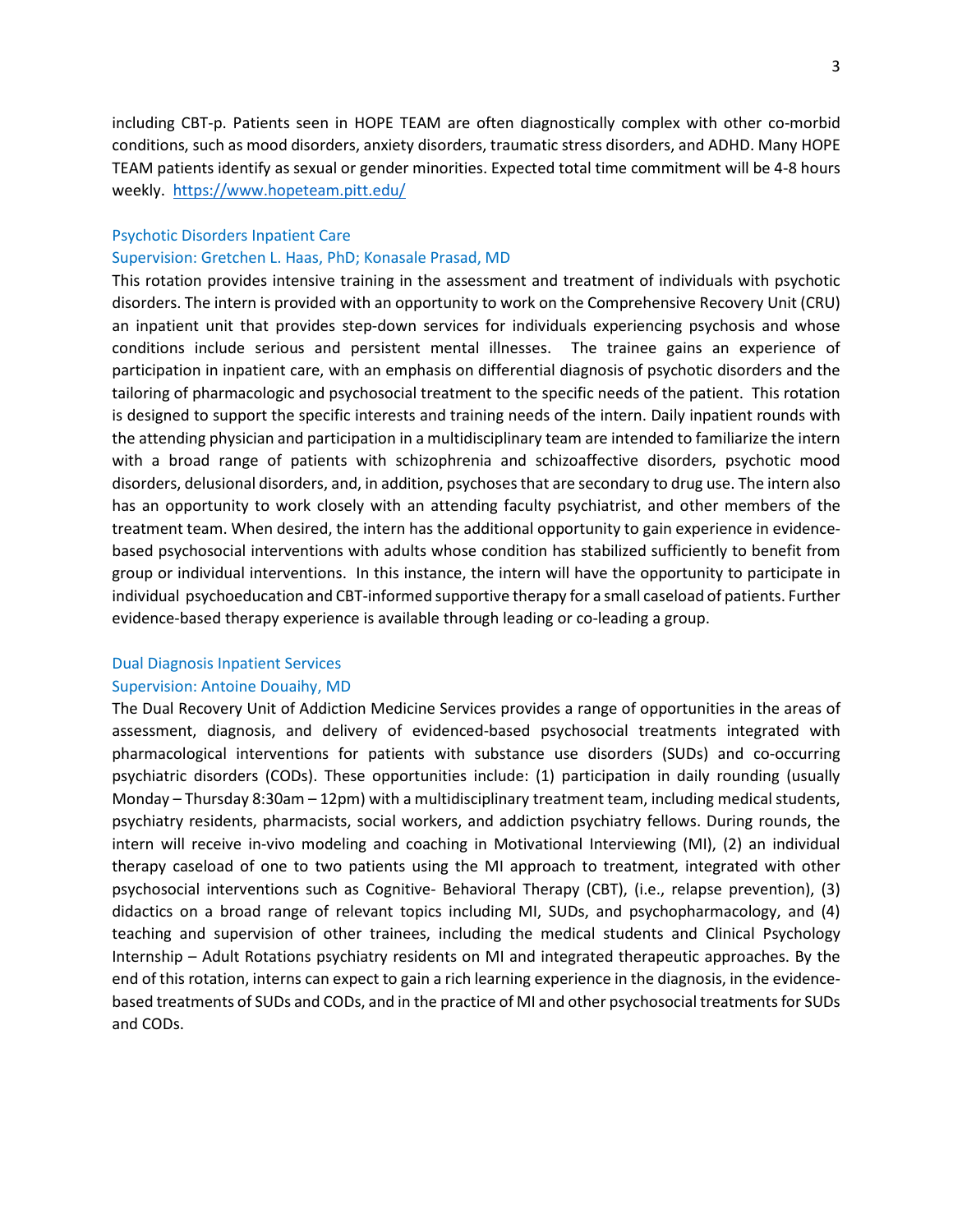## Center for Treatment of Obsessive-Compulsive Disorder Supervision: Rebecca Price, PhD; Vanessa Brown, PhD

The Obsessive-Compulsive Disorder Intensive Outpatient Program provides intensive treatment sessions. Exposure with Response Prevention (ERP) is the primary treatment. Group therapy is the primary modality, supplemented by individual exposure sessions. Family psychoeducation and medication treatments are standard interventions. Interns may elect three- or six-month, half-time rotations. Involvement may include two or three days of the program. Supervision in assessment, treatment formulation, and ERP through weekly meetings is provided. The treatment population is adults with diagnosis of OCD or OC spectrum disorders (e.g., body dysmorphic disorder, trichotillomania, skin picking) and a broad range of comorbid diagnoses.

## Birmingham Free Clinic

## Supervision: Vanessa Brown, PhD, Rebecca Price, PhD

The Birmingham Free Clinic provides medical care at no cost to people without insurance in the greater Pittsburgh community. The BFC provides primary and acute medical care, medication access, medical and social services, case management, and insurance navigation services to individuals with a focus on continuity, prevention, and education. Patients served at BFC come from many backgrounds but include significant numbers of Spanish-speaking and other immigrant groups. Interns have the opportunity to carry a caseload of adult individual therapy clients presenting with a variety of psychiatric concerns, with a focus on briefer, evidence-based CBT approaches.

## Adult Services Acute Ambulatory Programs

## Supervision: Jamie Harris, LCSW [bipolar track], Sheri Hertzig, MSW, LCSW; Tiffany Painter, LCSW; Dana Rofey, PhD

The Adult Services Acute Ambulatory Programs provide short term stabilization for adult men and women with acute mood and/or anxiety symptoms. There are several specialty tracks across 14 programs located in Oakland. Each program meets 3 days per week for 3 hours each session with an average length of stay 6-8 weeks. The general IOP tracks offer an opportunity to co-lead DBT skills training groups in a short term model. The track for Bipolar patients offers exposure to Interpersonal and Social Rhythms therapy as modified for Intensive Outpatient level of care. Interns function as an active part of the treatment team which includes a psychiatrist, group therapist, and individual/family therapist. Interns co-lead groups, and depending on learning interests, have a small individual caseload, and attend treatment team meetings for collaborative treatment planning. Interns have often worked on a short project during the rotation in an area of interest that also enhances program quality.

# Outpatient Pain Psychology, UPMC Division of Chronic Pain

## Supervision: Susan Jarquin, PhD

The pain psychology service provides outpatient psychological assessment and intervention to adults living with chronic pain. These services are delivered in clinic and via telemedicine technology. On this rotation interns will perform initial evaluations for individual therapy, brief evaluations designed to assess fit for chronic pain self-management groups, and evaluations intended to determine suitability for implantable pain therapies, including spinal cord stimulators. Interns will have the opportunity to deliver individual and group-based therapy. The goals of this rotation are to 1) familiarize interns with the difficulties patients living with chronic pain commonly face and prepare interns to assist patients in coping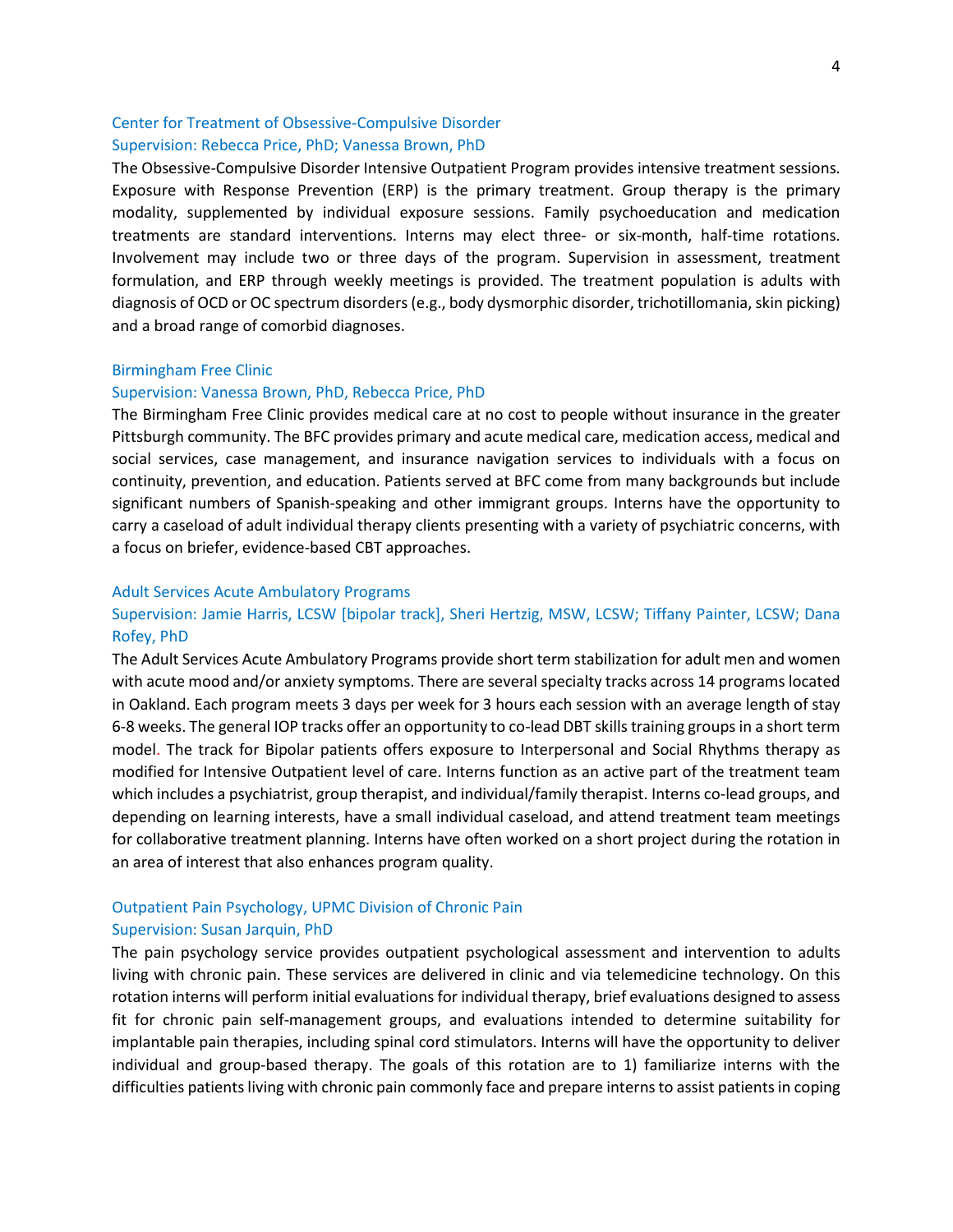with these difficulties; 2) to train interns to deliver individual and group therapy in an outpatient medical setting, including use of telemedicine technology; and 3) to introduce interns to the process of assessing suitability for implantable pain therapies. Interns will begin their training experience by observing the supervisor perform the various assessments and interventions. Once deemed ready by the supervisor, interns will be able to conduct the assessments and interventions independently. Individual supervision time will be scheduled, and supervision will also be provided as needed. Interns will receive instruction in the use motivational interviewing interventions as well as cognitive-behavioral and acceptance and commitment therapy techniques. This is a part-time rotation and interns will derive the most benefit from this training experience if they commit to it for at least 6 months. This rotation is in Shadyside at the Centre Commons Building. Interns may be able to provide telemedicine services from home; interns will need access to specific technology to do this though.

## Neuropsychological Assessment in Outpatient Geriatric Psychiatry

## Supervision: Meryl A Butters, PhD; Andrea M Weinstein, PhD; Swathi Gujral, PhD

Psychiatric health is directly related to cognitive health in at least two ways. First, adults who have a long history of chronic psychiatric symptoms are at higher risk for cognitive decline. Second, onset of psychiatric symptoms in late-life can be an initial sign of neurodegenerative disease. This rotation will involve neuropsychological assessment of older adults seen at the Benedum Geriatric Center located in UPMC Montefiore Hospital. Referrals include outpatient geriatric psychiatry patients, as well as some primary care patients with new onset of cognitive impairment. Interns in this rotation will learn how 1) psychiatric disorders such as depression, anxiety, and bipolar disorder can result in persistent cognitive deficits in older adults, 2) to conduct and interpret a neuropsychological evaluation in the context of complex psychiatric history, 3) to integrate medical and psychiatric information to diagnose neurodegenerative disease and determine etiology in older adults, and 4) to write integrative reports and make treatment recommendations. Interns will be trained to administer widely used neuropsychological tests with standardized norms (e.g., RBANS, D-KEFS, Boston Naming Test, Wisconsin Card Sorting Test). They will be involved in medical record review, case conceptualization, creating an individualized neuropsychological battery, in-depth clinical interview, test administration, test scoring, interpretation, and report writing. Consultation with clinic psychiatrists, nurses, and social workers occurs often. Supervision will be provided by a licensed clinical psychologist (via Drs. Butters, Weinstein, or Gujral). There may also be opportunities to provide supervision to psychology graduate student externs during group supervision. This rotation is typically 1 day per week (Wednesdays), though 1-2 hours on another day may be requested and can be adjusted depending on the intern's other commitments. We request a 6-month commitment for this rotation. The caseload is approximately 3 patients per month, with other time for report writing and supervision.

## Neuropsychological Assessment in Neurosurgery Supervision: Luke Henry, PhD

The role of neuropsychology within neurosurgery is expanding as we seek to improve patient outcomes. Better understanding cognitive and behavioral function is crucial for determining surgical eligibility, informing surgical approach, and planning for optimal rehabilitative strategies, and in some instances it informs diagnosis. This rotation focuses on pre- and post-surgical neuropsychological assessments utilized in the aforementioned ways. Participating interns will 1) gain exposure to a broad spectrum of neuropathologies requiring surgical intervention (e.g., brain tumor, epilepsy, movement disorders); 2)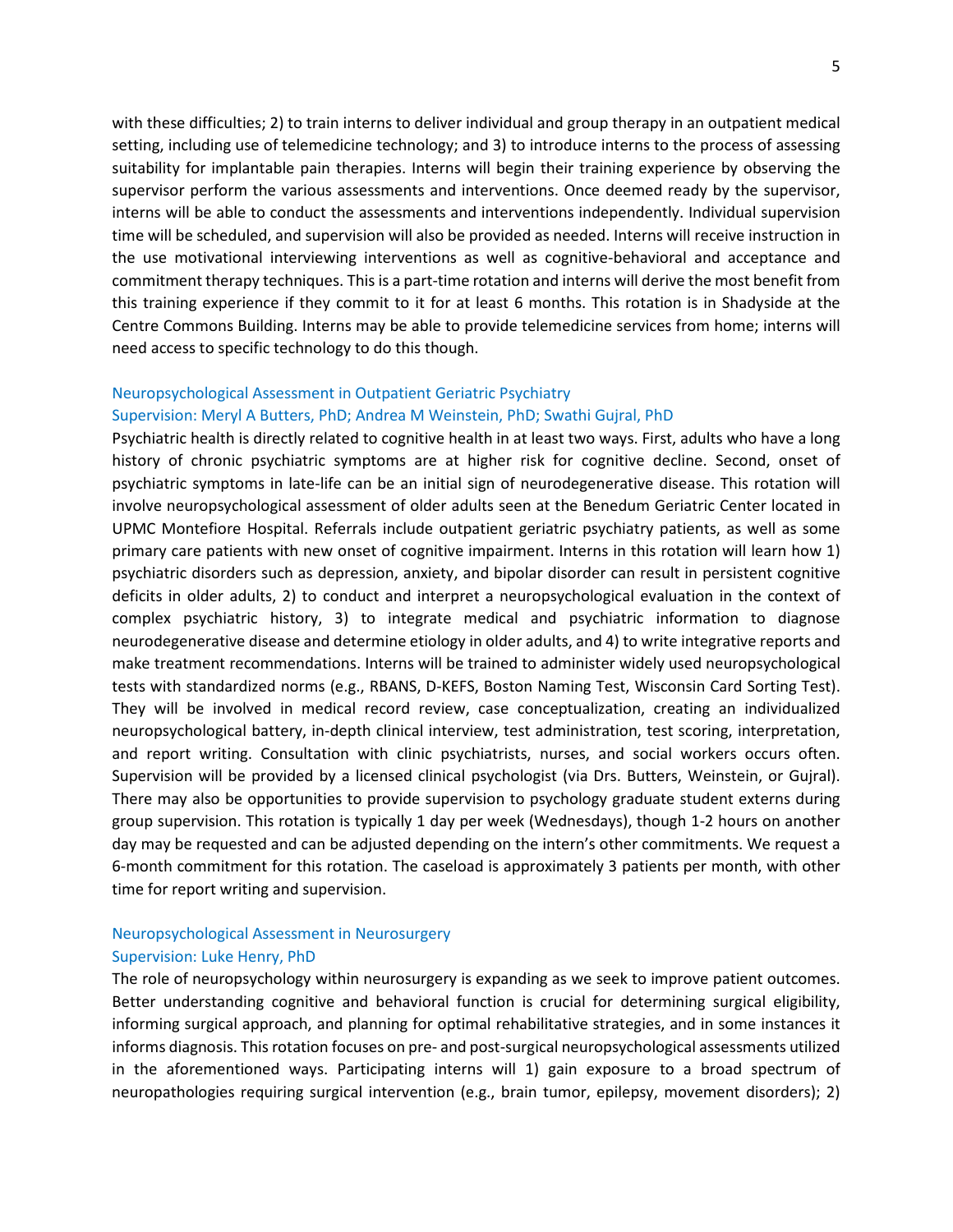understand the principles and techniques of neuropsychological battery construction; 3) learn general and specific neuropsychological assessment tools; and 4) gain experience formulating case conceptualizations and corresponding treatment recommendations. Training occurs in the Department of Neurosurgery Outpatient Clinic, located in UPMC Presbyterian Hospital. Interns selecting this rotation will first shadow an experienced neuropsychologist to gain familiarity with interview and assessment procedures. They will then be assigned their own pre- and post-surgical patients, supervised by the faculty clinician. Interns will have the opportunity to conduct clinical interviews, plan and administer assessment batteries, and write brief assessment reports to be used by the neurosurgical team in surgical planning and follow-up care. The opportunity to observe brain surgery is also offered. For interested interns, research opportunities are available.

## Suicide Risk in Young Adults

## Supervision: Lori Scott, PhD & Betsy Butler, PhD

This rotation provides an opportunity for the longitudinal assessment of suicidality, self-injury, stressful life events, and psychopathology symptoms in young adults enrolled in an NIMH-funded research study. The primary goal of the Daily Emotions and Relationships (DEAR) study is to identify near-term (i.e., proximal) risk markers for intraindividual changes in suicidality over time, with an emphasis on how individuals respond to social stress. In this study we intensively assess adults (ages 18-35) currently receiving mental health care who have had recent suicide ideation or attempts. Our multi-modal assessments include interviews, questionnaires, cardiovascular psychophysiology, implicit association tests, and ecological momentary assessments. We will also be pilot testing wearable devices and passive sensing methods of assessment. Participants are followed for 12 months at 4- month intervals.

## Bellefield Enhanced Support Team (BEST)

## Supervision: Esther Teverovsky, MD; Holly Swartz, MD; Kelly Forster Wells, LCSW; Sue Wesner, RN, MSN, CS

The Bellefield Enhanced Support Team (BEST) is an intensive outpatient program that specializes in delivering group and individual psychotherapy to outpatients over the age of 60. BEST specializes in the treatment of depressive, bipolar and anxiety disorders utilizing an evidence-based therapy, Interpersonal and Social Rhythm Psychotherapy (IPSRT), as its primary therapy modality. Opportunities exist for trainees interested in providing group and individual psychotherapy as part of an interdisciplinary team. Practicum opportunities include training in Interpersonal and Social Rhythm Therapy. Interns will be expected to participate in individual supervision, cofacilitate IPSRT groups twice a week, attend team meetings, and carry a small caseload of adult outpatients and conduct psychiatric evaluations.

## Center for Autism and Developmental Disorders Merck Child Outpatient Program Supervision: Benjamin L. Handen, PhD, BCBA; Cathryn Lehman, PhD

This outpatient program serves children and adolescents (ages 2 through 21) who have developmental disabilities coupled with psychiatric and behavioral disorders. The primary types of disabilities seen are autism and intellectual disability. Psychology interns have typically been involved in a one-day a week diagnostic clinic for children and adolescents with autism spectrum disorders. Interns serve on an assessment team and are instructed in the use of state-of-the-art diagnostic tools, such as the ADOS-2. In addition, psychology interns have the opportunity to serve as therapists in social skills training groups for children and adolescents with High Functioning Autism Spectrum Disorder. Interns can also participate as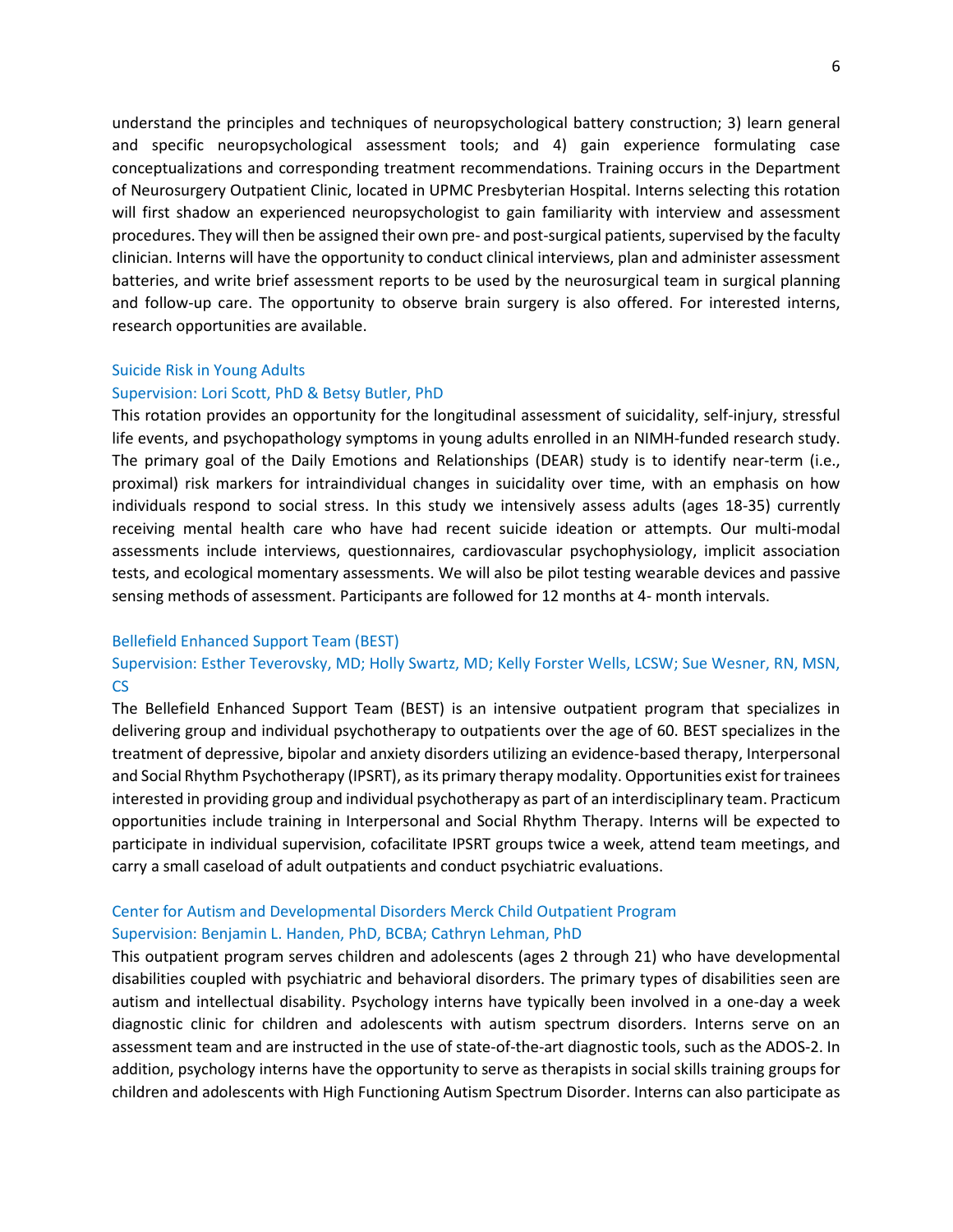co-therapists in our Parent Child Interaction Therapy (PCIT) and Early Start Denver Model (ESDM) afternoon clinics, something that could be expanded to include a second afternoon if desired. Finally, the Merck Child Outpatient Program is also involved in a range of research studies examining the efficacy of pharmacologic and psychosocial treatments with this population. Opportunities are also available for interested interns to become involved in such efforts.

#### Youth and Family Research Program

## Supervision: Heather Joseph, DO; Traci Kennedy, PhD Program Co-Directors: Brooke Molina, PhD; Sarah Pedersen, PhD

We conduct research on the course, neurobiology, and treatment of Attention Deficit Hyperactivity Disorder (ADHD) and related cognitive-behavioral profiles, comorbid externalizing disorders, and alcoholism and other substance abuse. Interns may participate in ongoing studies or test new intervention ideas developed with the directors of the research program and clinic. Currently, among other research opportunities, for clinical experience interns may learn to conduct adult diagnostic, including ADHD, assessments as part of an ongoing studies. As part of the ADHD Across the Lifespan Clinic experience, interns may participate in the assessment and treatment of children, adolescents, and adults. The clinic provides evidence-based and evidence-informed treatment, including psychosocial and pharmacologic interventions, for the full developmental spectrum. Interns participate in multidisciplinary team meetings to review cases and contribute to team discussions. The Youth and Family Research Program includes ongoing studies of ADHD, alcohol and other substance abuse (including stimulant misuse), and alcohol response in the lab and in the real world (EMA). We focus on youth and young adults, and recently their offspring, using developmental, neurobiological, and multimethod approaches (e.g., imaging, psychophysiological, and ecological momentary assessment).

## Center for Advanced Psychotherapy

## Supervision: Lauren Bylsma, PhD; Holly Swartz, MD; Kelly Forster Wells, LCSW; Ran Li, MD

The Center for Advanced Psychotherapy (CAP) is an outpatient clinic that specializes in delivering evidence-based treatments for patients with unipolar depression, bipolar disorder, anxiety disorders, and personality disorders in children, adolescents, and adults. Supervision will be provided in evidence-based therapies including interpersonal psychotherapy (IPT), interpersonal and social rhythm therapy (IPSRT,) Cognitive Behavioral Therapy (CBT), and Mentalization Based Therapy (MBT). CBT will be the primary modality for child and adolescent cases (ages 8-17), with a focus on unipolar depression or anxiety disorders. CBT training for adult cases focuses on patients with unipolar depression and anxiety disorders but may include opportunities to work with traumatic stress disorders or obsessive-compulsive disorders, depending on trainee interests. MBT will be used to treat individuals with borderline and narcissistic personality disorders. IPSRT will be taught for the management of patients with bipolar disorder. IPT and CBT will used for the treatment of depressive disorders. Training in the theory and implementation of evidence-based psychotherapies will be provided, in combination with pharmacotherapy (for adults or youth) as needed. Interns will be expected to participate in individual supervision, group supervision, and carry a small caseload of adult and/or child outpatients. Those who wish to learn MBT will be expected to see their cases for 6-12 months with ongoing supervision from Dr. Li.